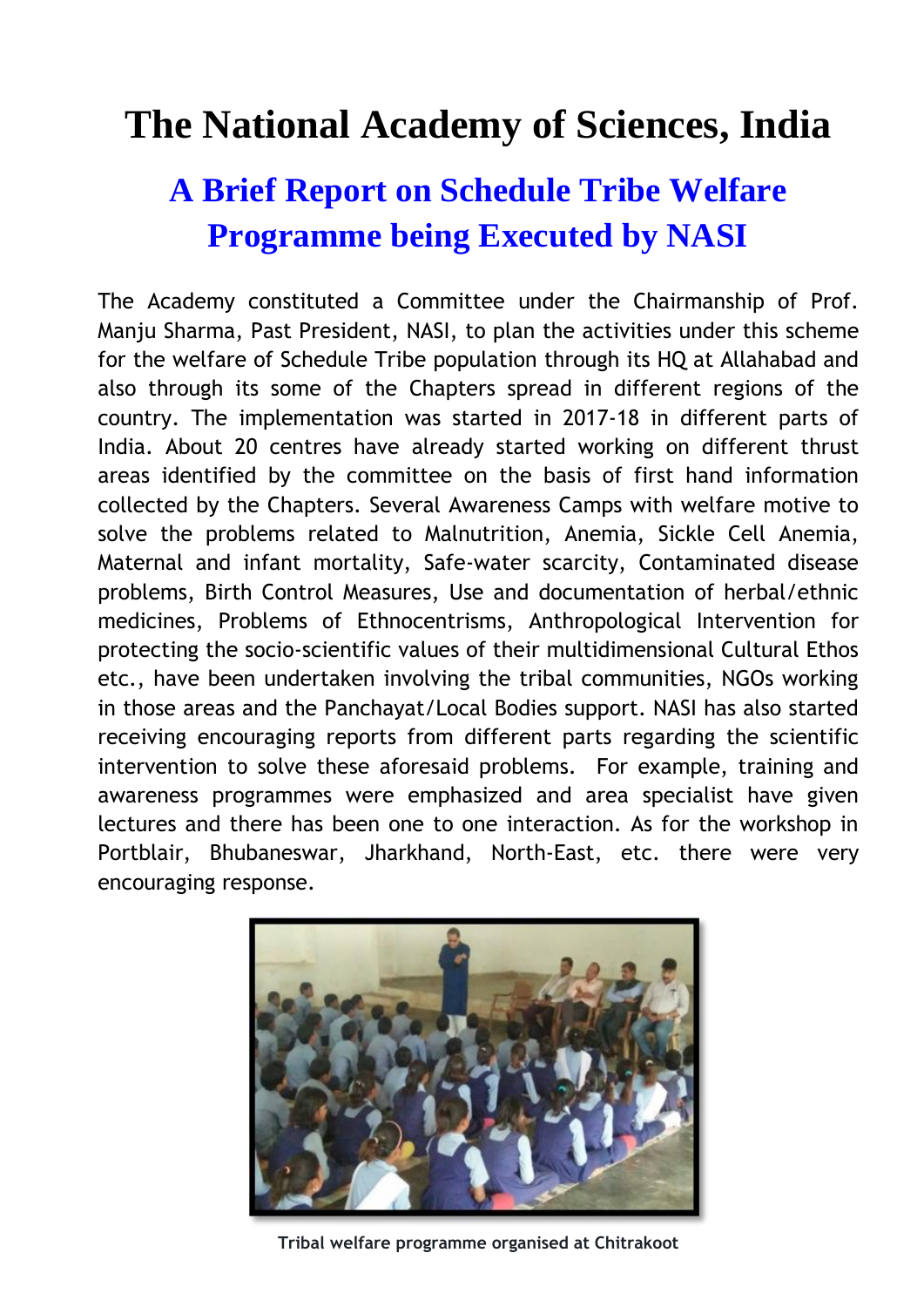

**At North-East**



**At Jharkhand**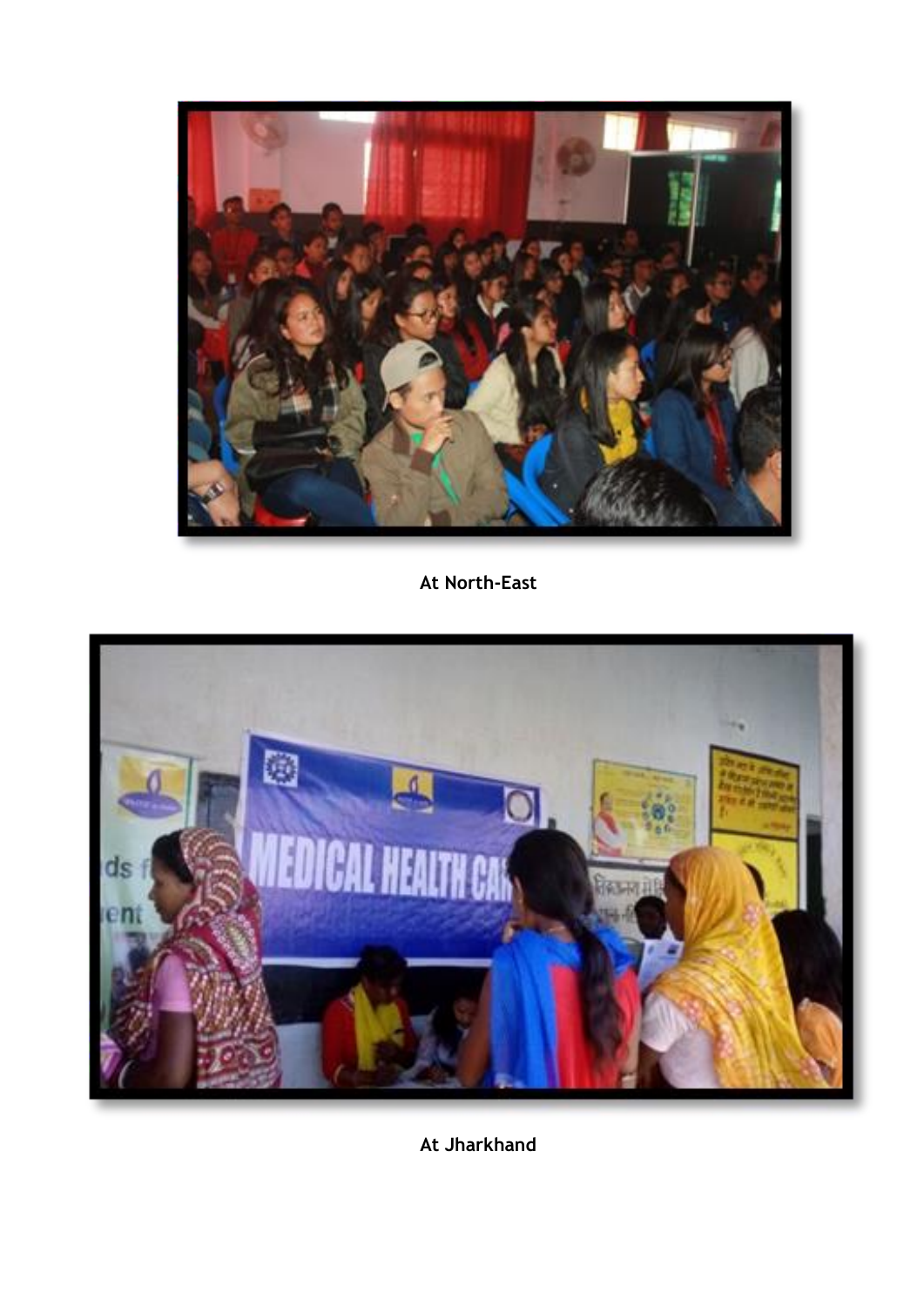# **The National Academy of Sciences, India**

#### **Projects for S&T intervention in various activities for the welfare of scheduled tribes under 'NASI-ST Plan'**

#### **(FY 2017-18)**

| Sr.no. | Title of the project formulated by NASI for                           | Name of Institute and PI                             |
|--------|-----------------------------------------------------------------------|------------------------------------------------------|
|        | different Regions/Programmes                                          | Involved for Implementation of                       |
|        |                                                                       | <b>NASI's Projects</b>                               |
| 1.     | Awareness/Sensitization/ Training Programmes                          | <b>NASI-NER Chapter, Shilong</b>                     |
|        | in the Tribal areas of Northeast India                                | PI-Dr. S R Joshi                                     |
| 2.     | Health, Hygiene & Nutrition Solutions                                 | <b>NASI-Jharkhand Chapter</b><br>$PI -$              |
|        |                                                                       | Dr. Arvind Sinha                                     |
| 3.     | Enabling Tribal farmers for enhancement of                            | CIMAP, Lucknow                                       |
|        | agriculture income through cultivation and                            | PI-Dr. R K Srivastava                                |
|        | processing of suitable aromatic crops                                 |                                                      |
| 4.     | Participatory observation to validate the                             | Govt. P. G. College, Satna                           |
|        | knowledge bank of traditional and tribal                              | (M.P.) and Deendayal Research                        |
|        | healers of Balaghat district, to prepare the                          | Institute, Chitrakoot. PI-Dr.                        |
|        | ethno-medical register                                                | Rashmi Singh                                         |
|        | Documentation of Ethno-medicinal knowledge                            |                                                      |
|        | and conservation in selected tribal villages of                       |                                                      |
|        | Chitrakoot, District Satna (M.P.)                                     |                                                      |
| 5.     | Training programmes/workshops for skill- and                          | <b>Biotech Park, Lucknow</b>                         |
|        | entrepreneurial development of the tribal                             | PI- Prof. Pramod Tandon                              |
|        | youth, utilizing rich bio-resources of the                            |                                                      |
|        | Country                                                               |                                                      |
| 6.     | A training program of Vermicomposting for                             | <b>Indira Gandhi National Tribal</b>                 |
|        | Scheduled Tribes of Amarkantak region: An                             | University, Amarkantak (MP)                          |
|        | initiative towards enhancing Bioeconomy                               | PI-Dr. Vijay Paramanik                               |
| 7.     | <b>Enhancing Productivity and Profitability</b>                       | Institute of Life Sciences,                          |
|        | of Small and Marginal Farmers of Tigiria Block                        | <b>Bhubaneswar</b>                                   |
|        | of Odisha                                                             | PI-Dr. Ajay Parida                                   |
| 8.     | Survey for bioresources and sensitization of                          | <b>NASI -Jammu Chapter</b><br>PI-Prof.               |
|        | tribes inhabiting Ladakh (Jammu and Kashmir)                          | R N Gohil                                            |
|        | for their conservation                                                |                                                      |
| 9.     | Sustainable Livelihood enhancement through                            | M.S.Swaminathan Research                             |
|        | Empowering Tribal Women in Koraput                                    | Foundation, Taramani, Chennai                        |
|        |                                                                       | PI- Dr Israel Oliver King                            |
| 10.    | Technological Empowerment of Schedule Tribe                           | Sri Padmavati Mahila                                 |
|        | (ST) Women                                                            | Visvavidyalayam (Women's                             |
|        | through Value Added Food processing in<br>promoting healthy lifestyle | University), Tirupati Pl-<br>Dr.Ch.M.Kumari Chitturi |
|        |                                                                       |                                                      |
| 11.    | Workshops on Augmenting Local Resources for                           | <b>ICMR-National Institute of</b>                    |
|        | Primary Healthcare and Better Livelihood                              | <b>Traditional Medicine, Belagavi</b>                |
|        | among Tribals                                                         | PI- Dr. S.L. Hoti                                    |